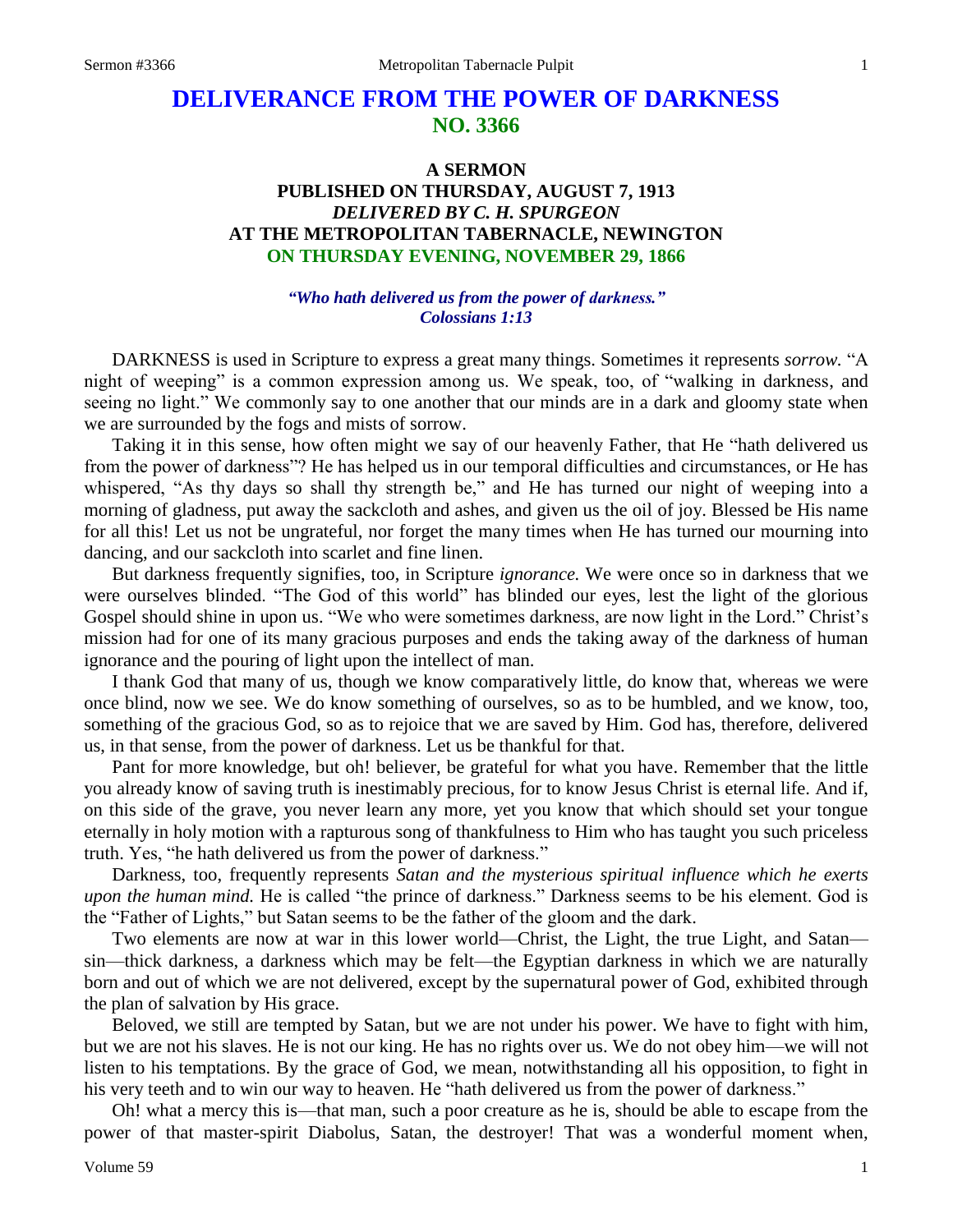according to Bunyan's description, Hopeful and Christian found that the key was turned in the lock and that they could get out of Giant Despair's castle.

That was a wonderful moment, I say, when, according to Master Bunyan, the key turned in the great lock which locked the iron gate. To use John Bunyan's own words, he says, "That lock went damnable hard." In all the new editions of "Pilgrim's Progress," it is put, "That lock went desperately hard." That is the more refined way of putting it, but John Bunyan meant just what he said, and implied that there was a sense of the wrath of God upon the soul of man on account of sin, so that he felt as if he were even near to perdition itself.

And yet, at such a time, the key did turn in the lock, and the iron gate was opened. You recollect that just at the moment, old Giant Despair woke up, and was going to pursue the pilgrims, and lay hold upon them, when he was seized with one of his fainting fits. Oh! what an escape from Giant Despair! And yet this is little compared with escaping from Satan!

Satan is the prince of the power of the air, and human despair is but one of his servants, one of the black officers in his infernal regiment. To escape from Satan himself!—oh! let it be sung in heaven! Let angels who have never fallen help us to sing in triumph over those fallen spirits from whom we have been rescued by divine grace. "He hath delivered us from the power of darkness, and translated us into the kingdom of God's dear Son."

I prefer, however, tonight, as we cannot talk about all these things, and the field is so very wide, to consider the word "darkness" here, in the restricted meaning of sin. Sin is a tremendous moral and spiritual darkness, which has spread over the human mind, but we are told in the text, and we have felt it in our personal experience, that "he hath delivered us from the power of darkness."

Let us speak, first, of *the power of darkness, from which we are delivered.* Secondly, upon *the statement here made concerning it.* And thirdly, of *the inferences which inevitably flow from the statement.*

First, then, let us speak a little upon—

**I.** THE POWER OF SIN, FROM WHICH WE HAVE BEEN DELIVERED, as it is here set forth, under the suggestive image of "the power of darkness."

What is *"the power"* of darkness? I suppose everyone will admit that it is *a power which tends towards slumber.* It is a composing power. God has given us the night in which to sleep. Whether or not there is any absolute power in darkness to engender sleep, I do not know, but I do know this, that it is much easier, when reclining on your bed, to sleep in the dark than it is to sleep in the full glare of the sun. There seems to be some sedative influence about darkness, something which assists a man to fall into a state of inaction, which we call, "sleep."

Now, beloved, look upon the race of men. They are under the power of darkness and in consequence they sleep. Does not the apostle say to us who are delivered from that power, "Let us not sleep as do others"? "They that sleep," says he, "sleep in the night," that being the proper time for sleep—the night with its raven-wing seeming to engender sleep—"but let us that are of the day be sober, putting on the breastplate of love."

If you look abroad in the world, I say, you will see men, under the soporific influence of sin, given to slumber. Do you believe that men would go on to sin as they do, if it were not that sin stultifies them, prevents their using their reason, drowns their conscience, and will not permit them really to judge accurately concerning things that differ?

Why, can you imagine that a man would run the risk of everlasting misery for the sake of a few days of carnal delight, if he were not, by some means or other, besotted and made a fool of, by sin? Can you conceive that a man would hear the tidings of pardoning mercy through Jesus Christ and be solemnly assured that if he turned from the error of his ways, God would accept and receive him—and that then he would treat that message with levity and go his way, even to ridicule it, if it were not that sin has made him so unreasonable, even in these matters, and made him, if not an idiot, a madman, so that he will not think?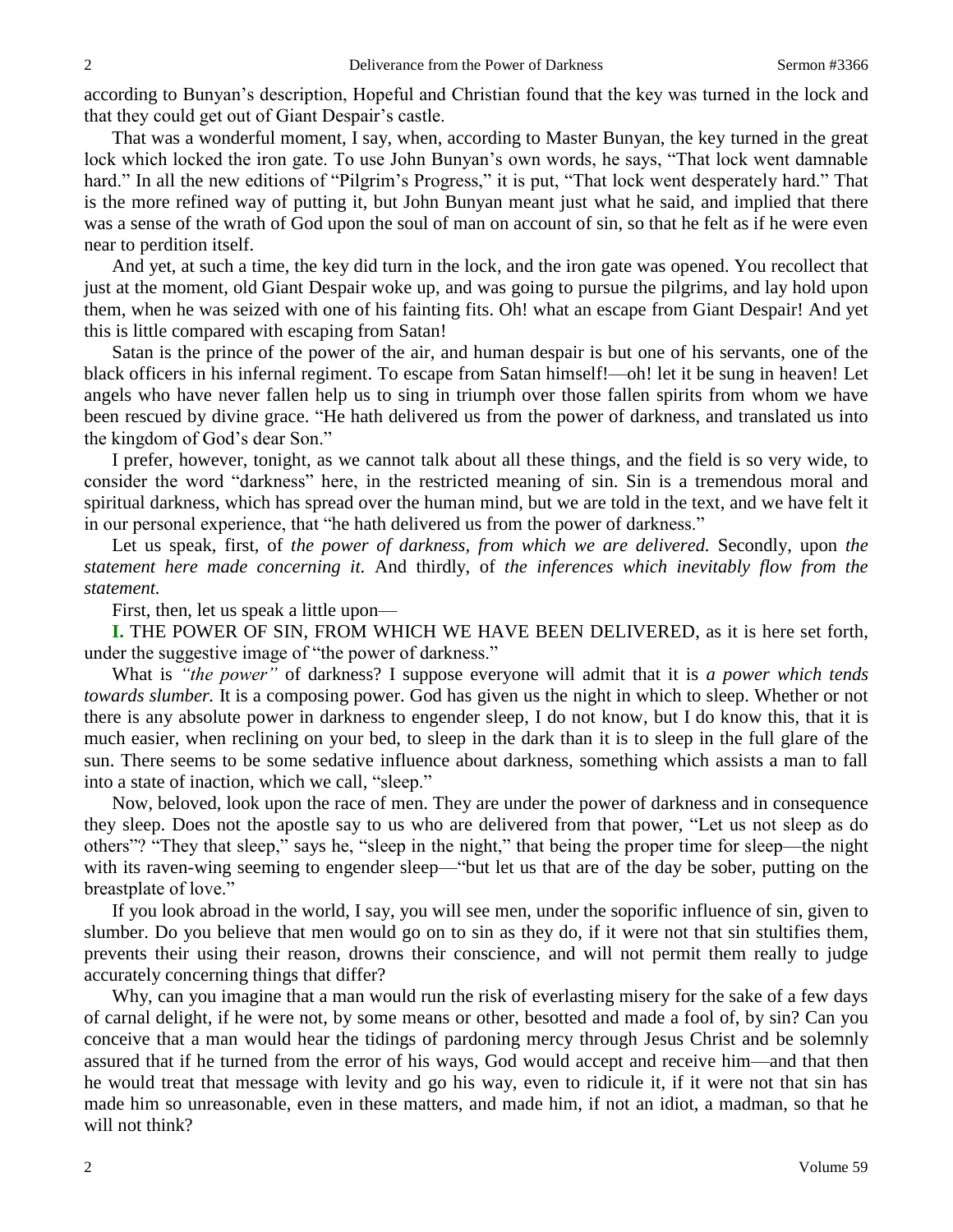He willfully chooses his own mischief, ruins himself, and that with a sort of Satanic malice against himself, as well as against God, choosing rather to inherit eternal misery than to give up the poor delights of time, choosing rather to feast upon the empty husks of this world, than to come and sit down at the table of mercy, and eat and drink of the grace which God has provided.

So, then, it is very clear—observation shows it to us, and we also have felt it in ourselves—that sin has a soporific, a drowsing, a sleep-giving power. It makes men careless and indifferent. Makes them say, "I'll chance it! I do not care what the future may bring." It makes a man go right to the very edge of perdition, with his eyes blindfolded, and his heart like Nabal's heart, which was turned to stone careless even of the "terrors of the LORD" and of "the wrath to come".

But blessed be His holy name! "He hath delivered us from the power of darkness." I hope we do not sleep. "Oh, Christian! If you are careless, if you are asleep, if tonight your heart is heavy and dull, I should like to come and whisper this right into your soul, "he hath delivered us from the power of darkness." We are now to be active, earnest, zealous, and full of devoted life.

If they sleep who are unconverted, they only act according to nature. They are in the dark. They, therefore, sleep. What can they do otherwise? But you are in the light, you know that you are saved, you rejoice in Jesus Christ. Oh! sleep not, my brethren, but seeing that there are but a few hours in your day, work while the day lasts, and make it your pleasure and your delight to spend and to be spent in the service of Him. "who hath delivered us from the power of darkness."

A second power of darkness lies in *concealment.* It is the power of darkness to hide things. What a darkness we had last night! Trying to get home from ministering abroad, I thought I never should be able to find my way. One could hardly see one's hand in that dense fog, which encompassed one. Houses and trees that one would have known in a moment, and that would have told one where one was, were all concealed. One could see nothing.

It would be a very small world, indeed, if it were no larger than what could then be seen. Darkness hides things. No matter how glorious yonder landscape may be as you stand upon the mountain's brow—if the sun has gone down and if night has spread its wings over the whole, you can see nothing. It may be very well for the guide to tell you that yonder is a silver lake, and there the Black Forest, and that far away are the brows of mountains covered with their eternal snows, but you can see nothing night has effectually blotted it all out.

Now, the power of sin is just like that. It hides from the human mind what that mind ought to see. The man is lost, but he does not know it—he cannot see the rocks that are just ahead. The man has soon to stand before the bar of God and receive his sentence, but he does not know it. I mean his heart does not know it. He trifles on, caring for none of these things.

As for the plague that is in him in his ruined state, he does not believe it. He hears the truth that Jesus Christ came into the world to save sinners, but he is indifferent to it, and as to the dear and precious things of the covenant of grace, he does not care for them. No matter how rich may be the mercy, nor how pure the consolation, he knows nothing at all about them, for he is in the dark. It is all dark, dark, dark with him, amid the blaze of noon.

I think I may honestly and humbly say that I do try to speak as plainly as any man can speak—and care nothing about mighty fine words—and yet I do not doubt but that scores come into this house and go out of it, saying, "Well, I do not understand it!" How could they? They are under the power of sin, which makes the plainest truth perplexing and hides from their eyes that which the merest babe in grace can plainly see.

But beloved, "he hath delivered us from the power of darkness." Now we can see, blessed be His name! The first sight we had so alarmed us that we almost wished we could not see. It was a sight so terrible, but when, afterwards, we looked to Jesus upon the cross, and found there was life for that look at the Crucified One, and when since then we have learned to look continually to Him, and to find in His wounds our healing, and in His death our life—oh! I hope we are thanking God every moment of our existence that "he hath delivered us from the power of darkness."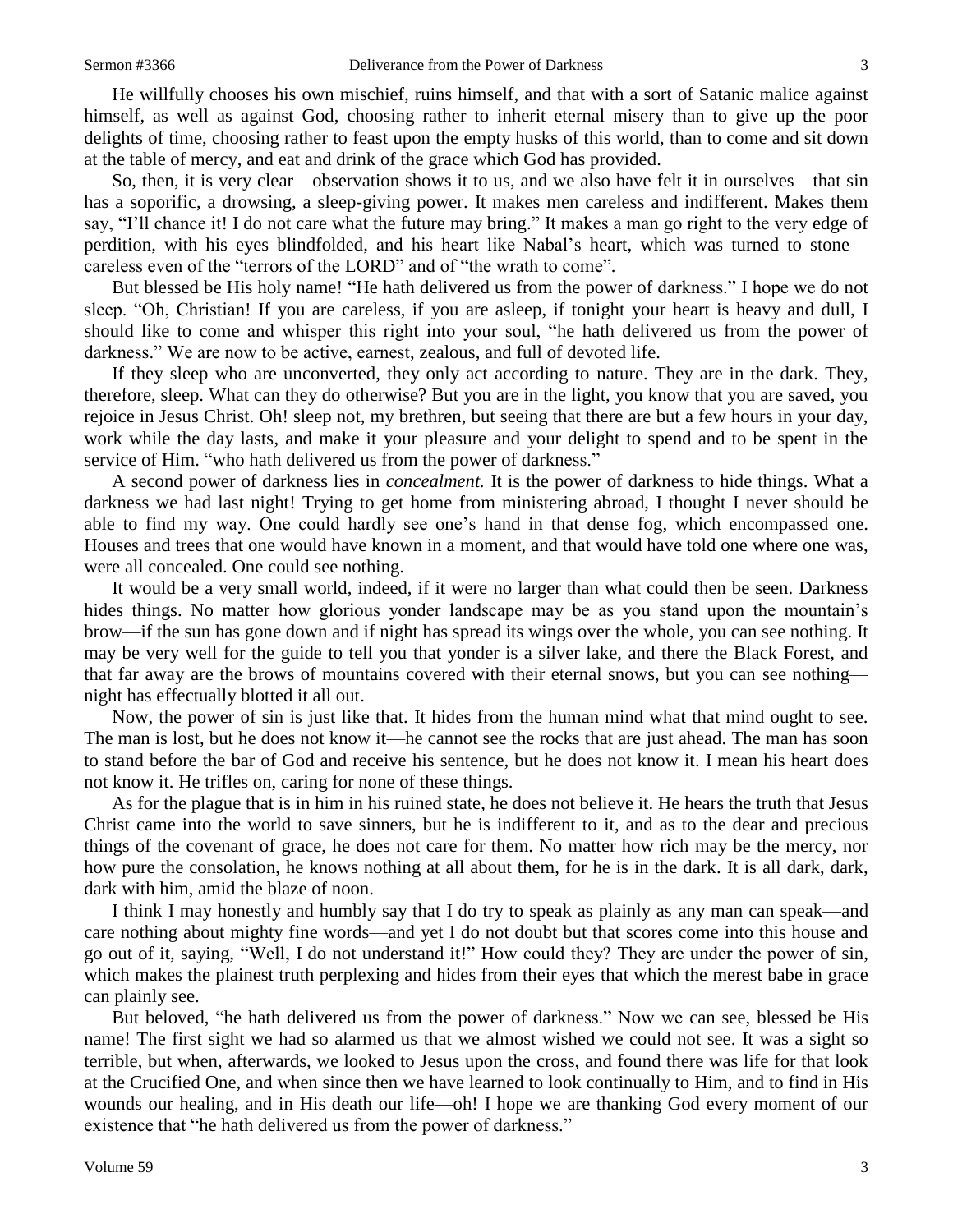Now we can see in Him our Father, who was once to us, "the unknown God." Now we can see in Jesus, to whom we were once strangers, our own dear Elder Brother. Now we can look at the river of death without being alarmed at it, for beyond it we can see the turrets and pinnacles of the new Jerusalem, glittering with jasper and with carbuncle, and we are anticipating the happy day when we shall sing with the saints above. Sweet thought is it that, with these eyes of ours, we shall see our Savior! Yes, He hath delivered us from the concealing power of darkness.

In the third place, darkness has a *depressing and an afflicting power.* Are you not all conscious, if you are shut up in a dark room, that your mind seems to sink in the dark? Why, our little children, who are the simplest specimens of humanity—and let us know the truth at once—can hardly be punished more severely (though I hope we never do so punish them, for it would be very wicked to do so) than by being shut up in the dark.

They cannot bear it, cannot endure it, and at first when the little one even goes to bed in the chamber alone in the dark, it feels afraid. What must not those persons have suffered who were shut up in the dungeons at Venice—dungeons below the watermark of the canal, where not a ray of light, perhaps, ever did come, except by the warder's candle—shut in there, hour after hour, unable to know the day from the night, but finding it one long and dreary night! The cruel oppressor would not have thought of it unless he had known that the darkness was so uncongenial to us, that it depresses our spirits.

Now, when some men have eyes given to them, and are made really to see, sin is like darkness to them. Of course, it is not to some of you. A blind man sees as well in the dark as he does in the light, but as soon as ever you get eyes, God begins to deal with you till you feel that sin is a darkness to you. Oh! what a darkness is this!

Well do some of us remember when we walked in the darkness of our sin. We tried to kindle a fire and to light ourselves with the sparks of our own good works, but we failed in every attempt and we would have been in the thick Egyptian night even now, if it had not been that He delivered us from the power of darkness. Now, we know that we still, alas! sin, but it does not fill us with despair because there is an Advocate with the Father, even Jesus Christ the righteous.

Now, we come to our Father every night, and bowing low in reverence before Him, we mourn that we have sinned during another day, but we do not mourn with a hopeless sorrow, for we remember that—

> *"There is a fountain filled with blood Drawn from Emmanuel's veins, And sinners plunged beneath that flood, Lose all their guilty stains."*

We know that when we were plunged into that fountain, our foulest stains were cleansed right away, and now we give thanks unto the Father, who has delivered us from the depressing power of sin.

Oh! Christian, if you are downcast tonight about this, if you cannot say the text in this sense, go to your heavenly Father, pray to Him, and ask Him to enable you to look to Christ, just as you did at first. Perhaps you have too many good works of which to boast, and that is why you are so depressed. Throw them all away and come now, as a poor, empty-handed sinner, having nothing to which to trust, but the finished work of Christ. You may depend upon it, that doing this, your peace will yet be like a river, because your righteousness, being Christ's imparted to you, will be like the waves of the sea. Then shall you sing, "Thanks be to Him who has delivered us from the depressing power of darkness."

I cannot dwell upon these points, though they are all interesting, but must now notice, fourthly, that there is what I may call *the fascinating power of darkness.* It is strange, but it is true, that there are many who love darkness. I said just now that this was contrary to nature, and so it is in one sense. Unfallen nature could not bear darkness, but fallen nature loves it.

Hear what God says about it, "Men love darkness rather than light, because their deeds are evil." Night is the time of the world's merriment. Then the thief steals out to do his deeds of ill. "They that be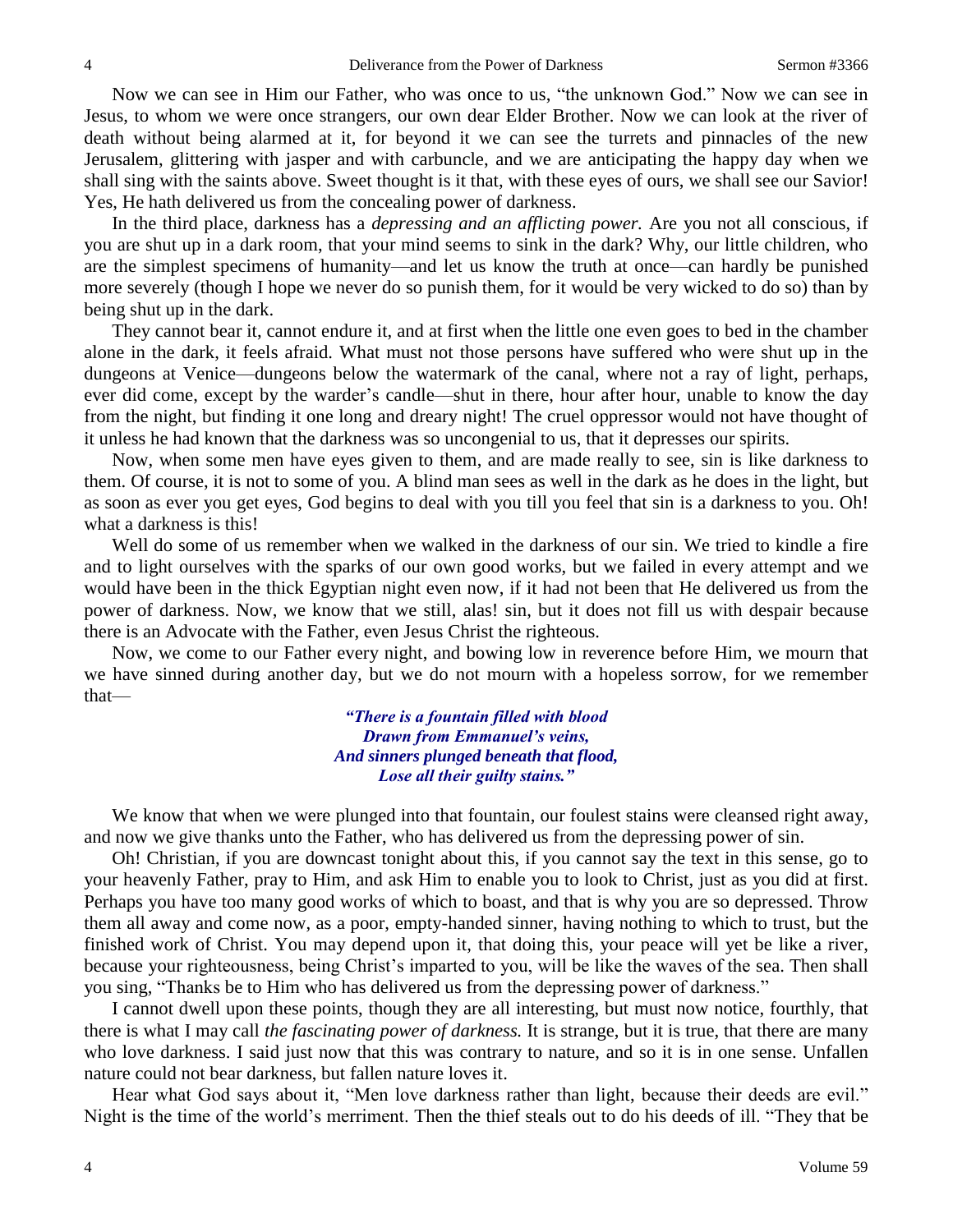drunken, be drunken in the night," and then is the time for "wantonness and chambering." As the apostle says, it is the hour of evil.

Darkness seems to be attractive to some men. Strange is it, but it is so. The fascinating power of sin is just like the fascinating power of darkness. I have sometimes thought that sin might well be compared to those serpents which fascinate their prey. It may be some poor little animal—the snake looks and looks, and the little creature, instead of running away, looks at those bright, sparkling eyes, till the poor hare, or rabbit, or whatever it may be, instead of escaping, stands as though it were a statue, perfectly tranquil and fascinated with the glare of the serpent's eyes, and then in a moment the snake darts at it and devours its prey.

So is it with sin, and there are some here, perhaps, who are under its fascinating power tonight. They know, for they have often been told, that sin is their deadly enemy, and yet it is so pleasant, it is so enchanting, so enticing. As they picture the wizard as being able to strike men into stone, or able to make them do his will, so does sin seem to do, and then at last it destroys the man who once found pleasure in it.

It is a cupbearer to you and comes with smiling face, and holds out the sparkling goblet and says, "Drink, my Lord! See the beaded bubbles sparkling on the rim! Drink! for it moves itself aright and sparkles. Drink! and it shall put a flush into your veins, and make your blood tingle and leap, and let you know a thrill and a joy you have never known before."

And when you get the cup to your lips, you may not be able to take it away again, though, as you drink, it will scald the lips and throat, and burn the very vitals. And as you drink on, especially if you drink of the cup of lust, you shall feel another thrill that shall make the very bones rot, and the very marrow to decay, till you wish you had never been born and curse bitterly the day in which you came into this world, to be partaker of a poison so terrible, so loathsome, so like an ante-past of hell.

Oh! my God! grant that if there be any young man here who has already drunk of that cup, that by God's help he may dash it down, once and forever. But it is fascinating, fearfully fascinating, and when once a man begins to drink of it, it is seldom that he stops, until he drains the very dregs of eternal ruin. But thanks be unto God, for "he hath delivered us from the power of darkness."

It cannot fascinate us now. I know you! you fair witch! I know you, you painted harlot! Though you might have deceived me once, but I know you now! My Savior has shown me superior charms. He has taught me the mischief that comes from loving the world and the things thereof, and now you tempt me in vain! I hope there are many here who can say, "He hath delivered us from the fascinating power of sin, from the power of darkness."

I cannot stop on this point, however, but must notice the fifth thing. There is about darkness *an emboldening power* to some men. Darkness makes the child afraid, but it makes the bad man bold. It is in the dark that the lion comes out after his prey, and all the beasts of the field go forth to get their food. The sun would frighten them, but boldness comes to them with the darkness.

And oh! there is a wonderfully emboldening power to some men in sin. Perhaps, my dear friend, you have come in here tonight, but you have said this afternoon that which you would not have said ten years ago! Ah! young woman, you have already done that which you would have shuddered to have done only twelve months ago! Ah! merchant, you have already entered into a doubtful transaction which you would have scorned some months back.

You see, you did wrong by little, and as you did one wrong, you got courage to do another, and another, and another. There is the darkness of sin over your minds—you have grown more bold in sin, but that is a poor courage which depends upon the darkness—it is, in fact, the darkness of Satan. It is because of his supreme darkness of mind and spirit, that Satan is the boldest of all spirits in contending with the God of heaven and earth.

Beware of the brow of brass! It is a grand thing for a Christian to be like a pillar of iron against evil, but it is a mark of reprobation to become like an iron pillar against God and against truth—and some men do become such. They sin until habitude engenders a second nature.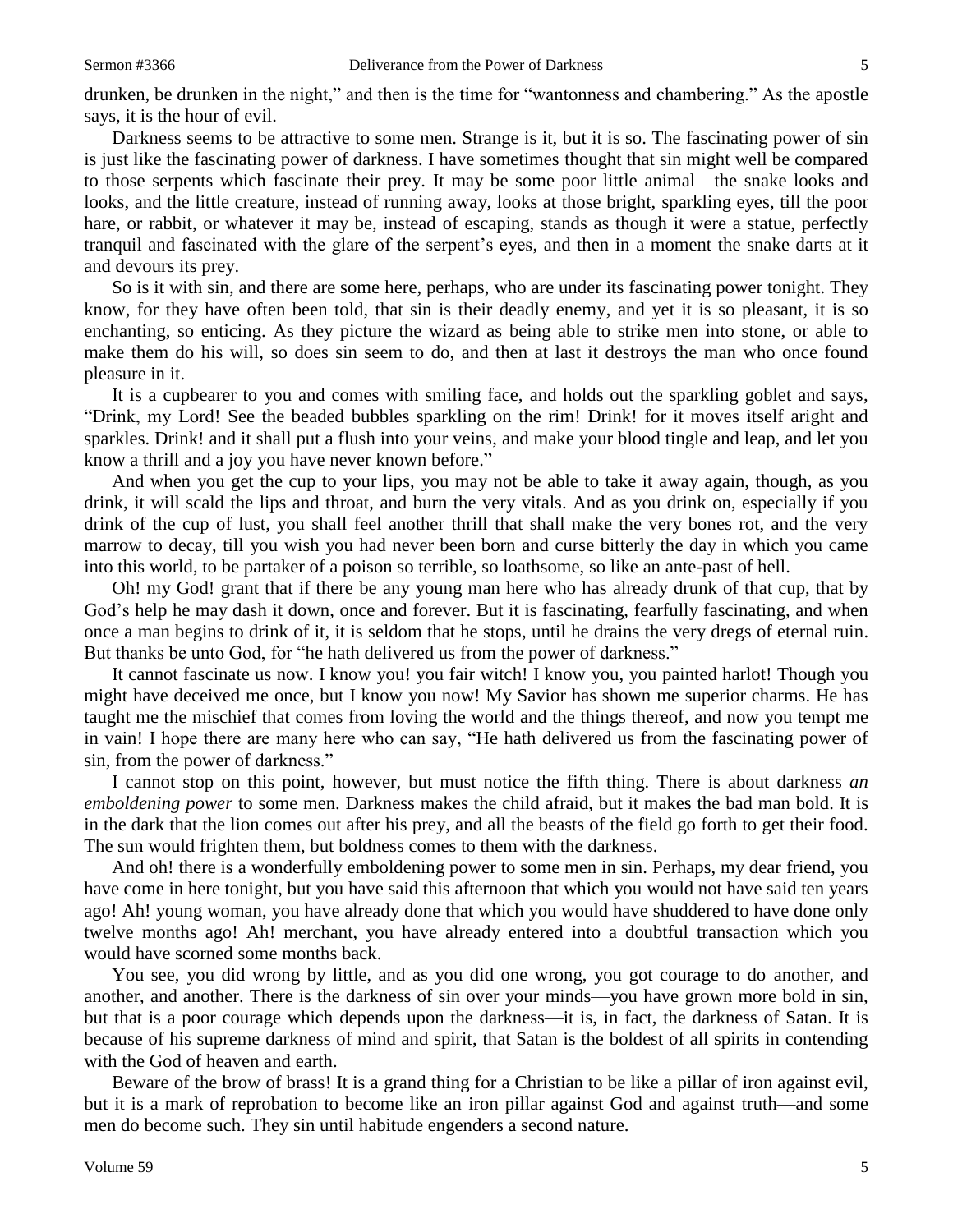At first, when sin catches us in its net, it is with the tiniest spider's cobwebs, that can scarce be seen. And they seem as though you could break from them in a moment. Then they become silken bonds then firmer still, until a man seems to be enveloped in a tangle of cables—and every cable hardens and becomes as iron or triple steel until at last there is no escaping, for sin gathers daily force until it gets a monstrous power over men.

Men will now say and laugh at a thing which once made them shudder, and do an action and then wipe their mouths and say, "Aha! Aha!" An action which once he would no more have thought of doing than trying to mount without wings above the skies. Hazael said, "Is thy servant a dog that he should do this thing?" And yet, dog or not, he did the very thing he thought it impossible for him to do.

Now, I do trust, if we have been delivered from the power of sin in this respect, that we are no longer to be found doing wrong—and that if we have done wrong, we are humbled on account of it. Then should we be contrite and broken in spirit, and instead of boasting, snapping our fingers, and saying, "It is nothing"—we should go to our beds ashamed, or go to our Father's face blushing, and mourning, and weeping, and saying, "God be merciful to me a sinner."

What a blessed thing it is to have a broken heart! Thank God for a tender conscience, and if you have one, never tamper with it. Oh! young man, never tamper with a tender conscience! It is such a blessing to have it. Oh! cultivate it, and pray the Lord to make your heart more and more tender concerning sin, that you may hate it with a perfect hatred. He hath delivered us from the power of sin.

Once more, and I shall leave this point. Darkness seems to have about it a kind of *prophetic* power. If we were not warned by our astronomers when an eclipse was coming, I have no doubt that half the world would be dreadfully frightened as soon as the sun became darkened. People would say to one another, "The judgment is coming." That is their general thought.

If the day gets unusually dark, they think something horrible is going to happen, and they want to know whether this is not the time when the judgment may be expected, and so on. Darkness seems to be a prognostication of evil.

Such is sin. My dear hearer, if you hear the voice of sin, it tells you in your sober moments—it cannot help telling you—that there is a judgment to come. "Be sure your sin will find you out." "God will bring every work into judgment." For every idle word that men shall speak, they shall give an account at the last day.

But the Christian knows that to him the darkness of sin prognosticates nothing of the kind. He stands beneath the cross of Christ, and he knows that sin spent itself upon Jesus upon that cross, so that it might not touch for a single moment the soul that believes in Jesus. Now, notwithstanding everything, the Christian can say, "I am forgiven. I am a monument of grace. I am a sinner saved by blood. I rejoice that for me sin has been put away, and I am, therefore, saved." Thus, "he hath delivered us from the power of darkness."

Now, I shall want your attention for a little upon the second truth found here, which is—

**II.** THE STATEMENT HERE MADE CONCERNING THE POWER OF DARKNESS.

Observe that, in the first place, it is *a statement full of assurance.* "He hath delivered us." Paul does not say he hopes so, but definitely asserts, "Who *hath* delivered us." Brethren and sisters, can we speak in the same positive manner? Let us not be content unless we can, for if we have believed in Him, "he *hath* delivered us." If, indeed, our trust is in His finished work and perfect righteousness, then He hath delivered us. It is not a matter of argument, or a thing about which to raise a debate—it is so—it must be so, for every soul that is in Christ, He hath delivered from the power of darkness and translated into His own kingdom.

Observe, again, it is a statement *full of intelligence.* The person who uttered it knew what he was saying. He was a sound divine, for he says, *"Who* hath delivered us." He does not say, "We have got out of it somehow," but *"He* hath delivered us." I wish some persons could have much clearer notions than they have about who it is that saves. If salvation comes of man—well, say so, and if sinners save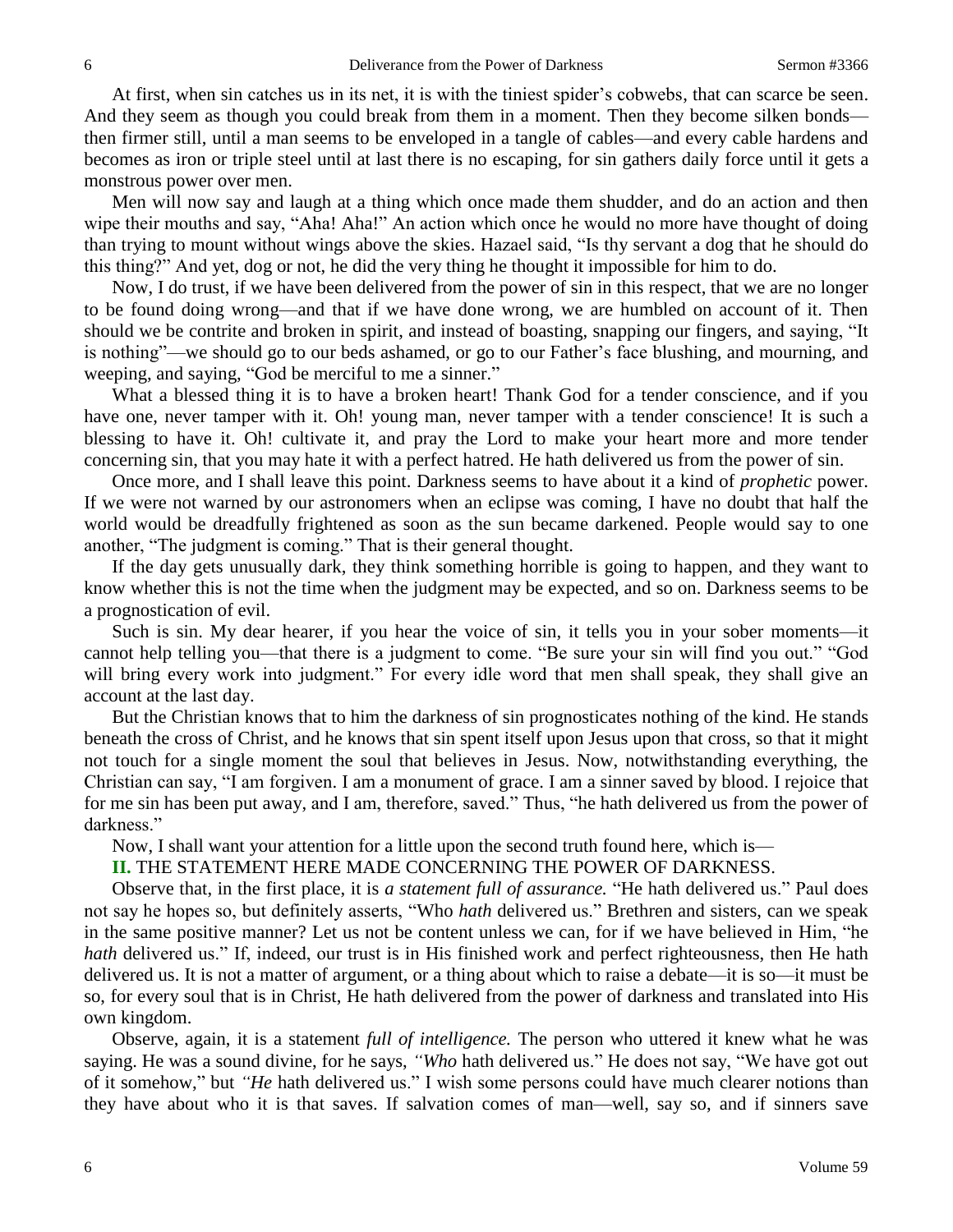themselves by all manner of means, give them the credit, the glory, the praise of it, but if it be God who saves, then let Him have the sole and perfect honor for it. "Salvation is of the LORD."

Sinner, you should not try to save yourself. You cannot do it. If you could, why did Christ come to save you? Your salvation does not rest in your hands. "It is not of him that willeth, nor of him that runneth, but of God that showeth mercy." All the matter of salvation rests with the Eternal Father, through Jesus Christ. He is the Alpha and the Omega of our salvation. The person who wrote this verse, then, it seems, was a sound divine, for he ascribes the glory where it ought to be ascribed. "Who hath delivered us."

Then, next, it *is a statement full of gratitude.* If you look at the connection, you find it says, "Giving thanks unto the Father." What a delightful grace gratitude is. It is such a heavenly thing to be thankful. I wish we spent a little more time about it, being dissolved by God's goodness, looking at all that He has done for us, and at all our demerit, which renders that love the more wonderful.

What joy is there in gratitude—to fall speechless at the foot of the cross and feel the thanks we cannot speak, or to stand up and sing, "Blessed be His name," or to tell others the loving kindness of the Lord and to say, "He has dealt graciously with me and He will deal graciously with me." Brethren, be much in the sacred and holy palace of gratitude. You cannot have anything that will more strengthen you for service than holy thankfulness to God for His favors.

We might have said a good deal more upon that last point, but we leave you to say it to yourselves and so we will close with the third truth that shines here, namely—

**III.** THE INFERENCES THAT MAY BE DRAWN FROM THIS STATEMENT.

The first inference is a *doctrinal one*, but as I have already touched on this, I only briefly hint and then leave it. Here it is. Deliverance from the power of sin is as much the work of God as deliverance from the guilt of sin. Where we look for justification, there also must we look for sanctification, for as we are justified through Jesus Christ, we must expect to receive sanctification from a heavenly source also. We cannot receive the one blessing through the spirit and the other through the flesh. We would infer from the text, speaking doctrinally, that in order to our sanctification, and our deliverance from the power of sin, we must look to our heavenly Father, altogether and alone.

The next evidence is *experiential.* "He hath delivered us." Now, then, I ought to feel in my soul that I am so delivered—and if I do not so feel—I ought to be wretched until I do feel it, because this has been the experience of every true Christian sooner or later. He hath delivered us from the power. We may be in darkness sometimes, but it shall not have power over and enslave us. Sin shall not have dominion over you, for you are not under the law, but under grace. Let the experiential inference then be, "I am resolved to be happy, yet I will—I will—rejoice in God, for He hath delivered."

The next inference is *practical.* If we are delivered from the power of darkness, do not let us put ourselves under its power again, and do not let us temporize with it. You would fancy, from the actions of some professors, that they were not delivered from the power of darkness at all, but were only helped to keep away from some conspicuous sin.

When I hear some people talk about fox-hunting Christians, card-playing Christians, Christians who are never at prayer meeting, Christians who have no zeal for souls, it seems to me that they might just as well talk about angels who are not in heaven, or angels who never obey the voice of God! Why, these are sham Christians. They are not genuine Christians—they are of the world and do the things of the world. We may conclude that their hearts and natures are worldly, for if they were spiritual, they would love spiritual things and their hearts would be engaged in spiritual exercises.

Brethren, the grace of God has not come into us merely to keep us away from some few notable vices, but to deliver us altogether from the power of darkness, and if I can sometimes go into sin—just occasionally by way of pleasure—it proves that I am a stranger to the deliverance which Jesus Christ gives to His really called and regenerated people.

And now the last inference is *a hopeful* inference. If He hath delivered us from the powers of darkness, He will deliver us all the way through. If He has done this great thing for us, what will He not